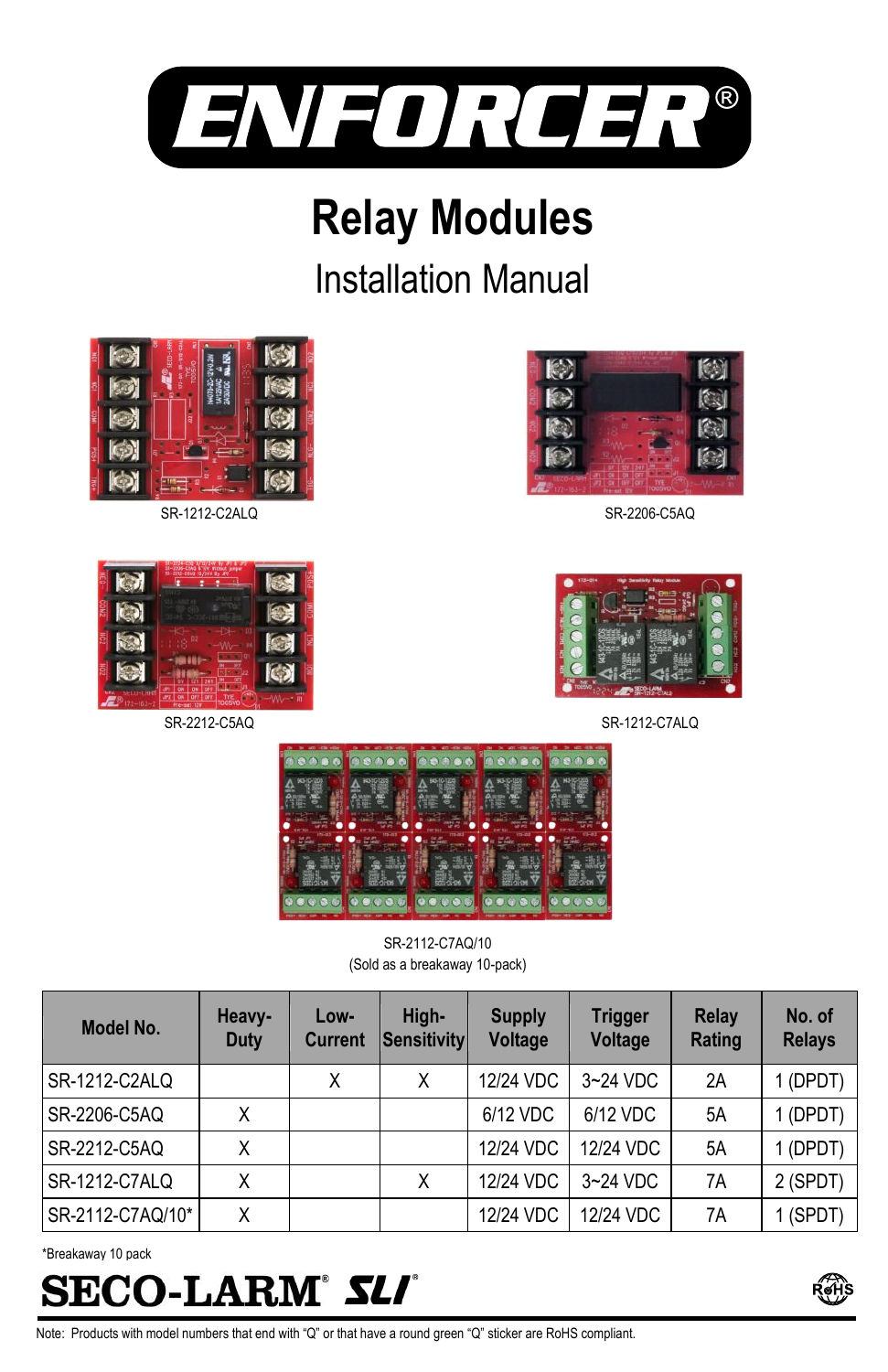# **Specifications:**

|                   | <b>SR-1212-C2ALQ</b>                                                                             | SR-2206-C5AQ            | SR-2212-C5AQ                                                | SR-2112-C7AQ/10                                | <b>SR-1212-C7ALQ</b>                                                                        |
|-------------------|--------------------------------------------------------------------------------------------------|-------------------------|-------------------------------------------------------------|------------------------------------------------|---------------------------------------------------------------------------------------------|
| Supply voltage    | 12/24 VDC                                                                                        | 6/12 VDC                | 12/24 VDC                                                   | 12/24 VDC                                      | 12/24 VDC                                                                                   |
| Trigger voltage   | 3~24 VDC                                                                                         | 6/12 VDC                | 12/24 VDC                                                   | 12/24 VDC                                      | 3~24 VDC                                                                                    |
| Voltage selection | Auto-sensing                                                                                     | Auto-sensing            | Jumper                                                      | Jumper                                         | Jumper                                                                                      |
| Relay type        | <b>DPDT</b>                                                                                      | <b>DPDT</b>             | <b>DPDT</b>                                                 | <b>SPDT</b>                                    | <b>SPDT</b>                                                                                 |
| Relay rating      | 2A                                                                                               | 5A                      | 5A                                                          | 7A                                             | 7A                                                                                          |
| Number of relays  |                                                                                                  |                         |                                                             |                                                |                                                                                             |
| Current draw      | 15mA@12VDC<br>18mA@24VDC                                                                         | 70mA@6VDC<br>80mA@12VDC | 70mA@<br>12/24 VDC                                          | 35mA@12VDC<br>40mA@24VDC                       | 60mA@<br>12/24 VDC                                                                          |
| Size              | $2^{3}/_{4}$ "x1 <sup>15</sup> / <sub>16</sub> "x <sup>3</sup> / <sub>4</sub> "<br>(70x50x20 mm) |                         | $2^{3}/_{4}$ "x1 $7/_{8}$ "x $^{3}/_{4}$ "<br>(70x48x20 mm) | $19/16$ "x $13/16$ "x $3/4$ "<br>(40x30x20 mm) | $2^{3}/8$ "x1 <sup>9</sup> / <sub>16</sub> "x <sup>3</sup> / <sub>4</sub> "<br>(60x40x20mm) |
| Weight            | $1.6 - oz (45q)$                                                                                 |                         | $2-oz(55q)$                                                 | $0.7 - oz(20q)$                                | $1.3 - oz (37q)$                                                                            |

# **Overview:**

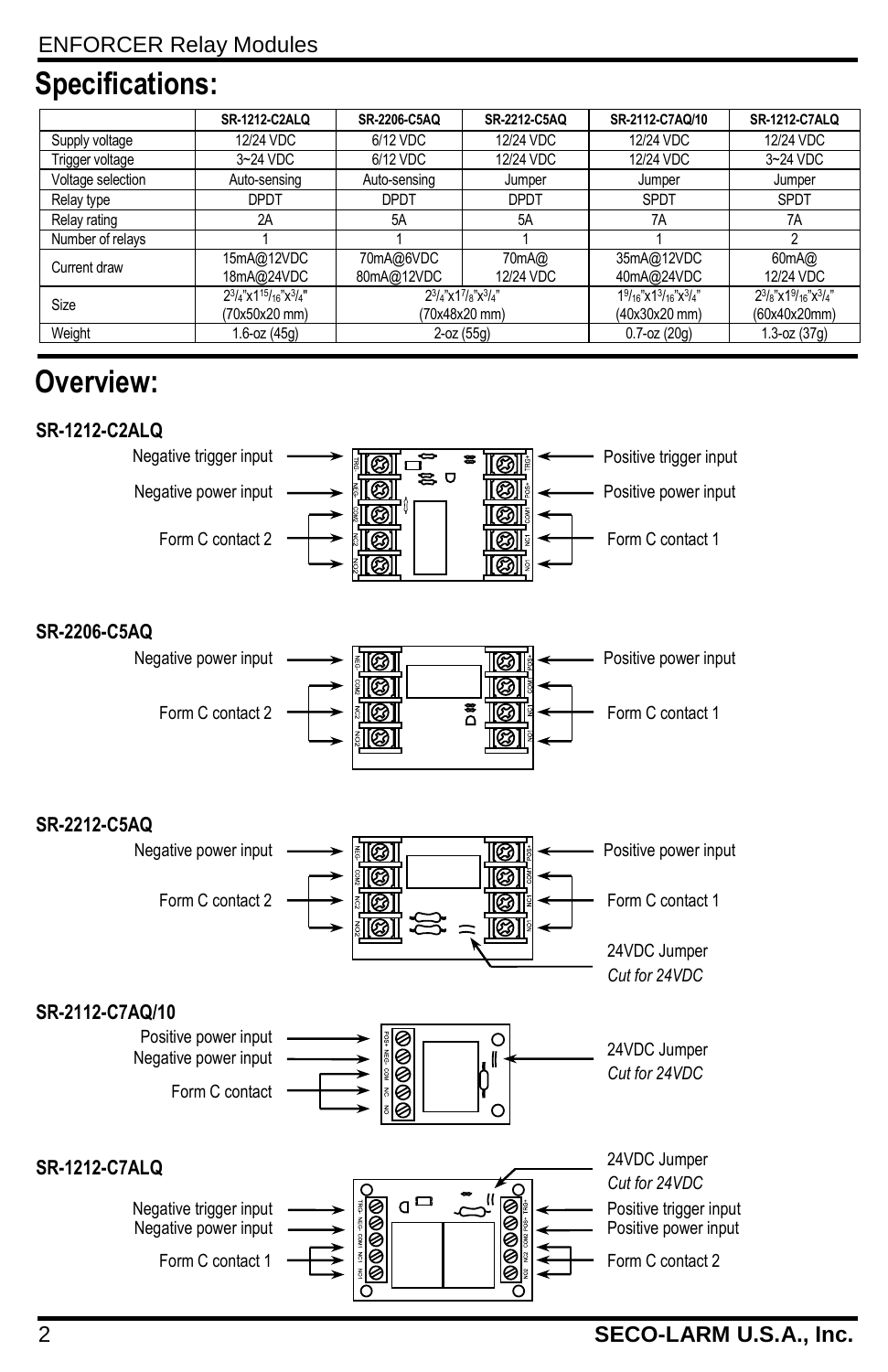Power Supply

ioi

|[@]

ioi

íði

ioi

Power<br>Supply

## **Sample Applications:** (Double sided foam tape included)

#### **Two Dry Relay Outputs**

*Use this application to trigger devices when an alarm activates.*



*\*SR-2112-C7AQ can only trigger one device.*



*Use this application to trigger a 12VDC device (such as a siren) and a 120VAC device (such as a floodlight).*



*SR-1212-C2ALQ and SR-1212-C7ALQ*

w

Power<br>Supply

Alarm

Control 4 Panel (Low-voltage soer out

loid

10)

TØ1

<u>tol</u>

10

.<br>ප

#### **Latching**

*This will trigger an alarm or silent alarm while disabling the electromagnetic door locks to allow egress.*



**SECO-LARM U.S.A., Inc.**  $\frac{3}{3}$